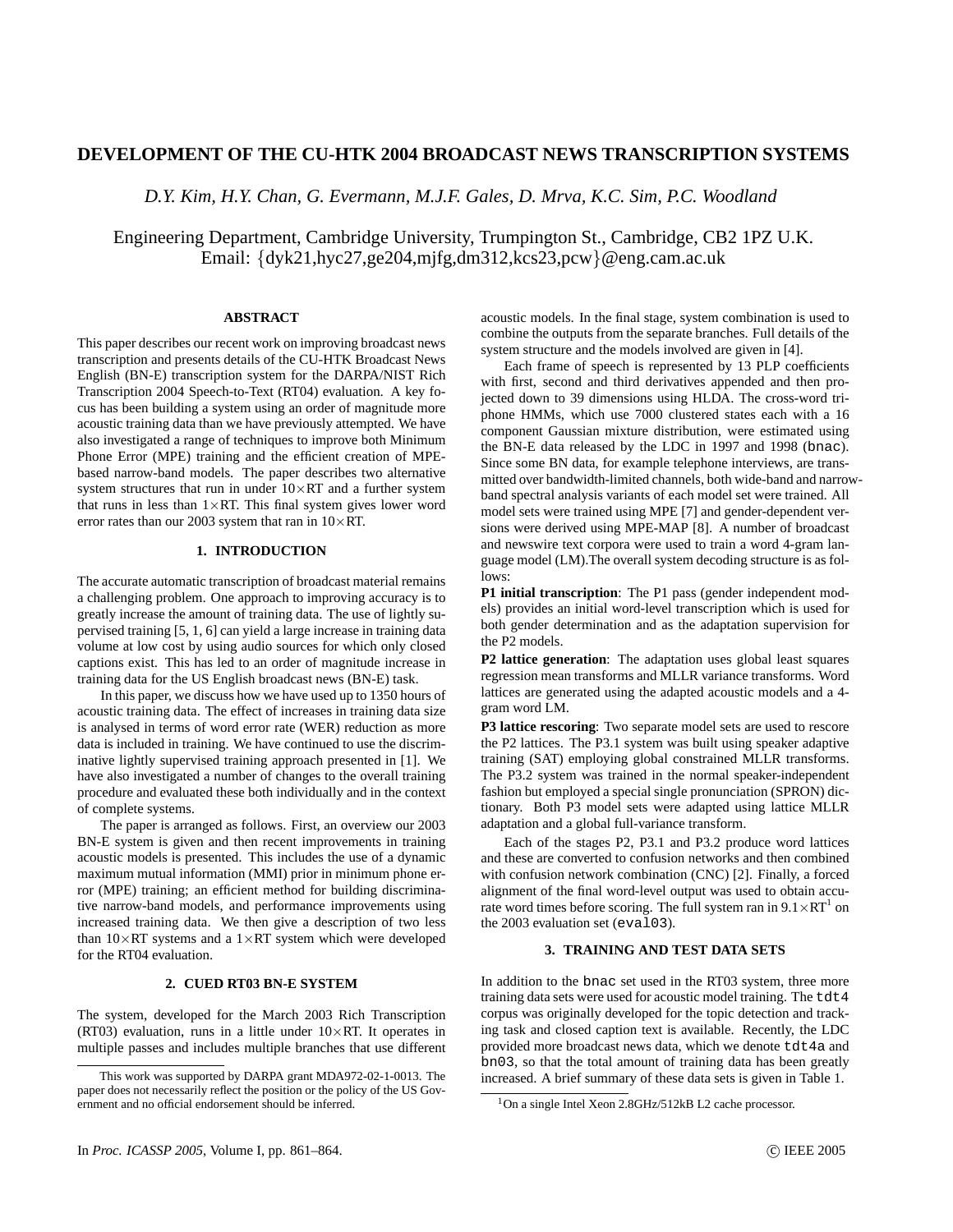| data   | description                                                         | size (hours) |        |
|--------|---------------------------------------------------------------------|--------------|--------|
|        |                                                                     | original     | usable |
| bnac   | RT03 training data                                                  |              | 143    |
| t.dt.4 | $TV + \text{radio} / 6 \text{ src} / \text{Oct} 00 - \text{Jan} 01$ | 300          | 231    |
| tdt4a  | $TV / 4$ src / Mar01-Jul01                                          | 530          | 377    |
| bn03   | $TV / 19$ src / Mar03-Nov03                                         | 6375         |        |

**Table 1**. Available BN-E training data and size.

As no detailed transcriptions (only closed captions) are available for tdt4 and tdt4a data, we used lightly supervised training [1]. This technique performs a recognition pass on the training data with a data set specific biased LM which is trained in part on the closed caption data. The recognised output is then used as the transcription for training. The biased LM is constructed by building an LM on just the closed caption text and then interpolating this with a more general LM (RT03 LM) which includes detailed broadcast news transcriptions. The recognition system is a simplified version of the RT03 BN-E system which includes only the P1 and P2 stages and the final output is formed by confusion network decoding of the 4-gram lattice output from the P2 stage. This system normally runs within  $5 \times RT$  and we call it the P1-P2 system. As we normally automatically remove advertisements and then remove additional audio during the segmentation process, the amount of usable data is reduced from the length of the original audio files. Furthermore, we excluded tdt4 data after 15 January 2001 so not to have temporal overlap of acoustic or language model data with the development test sets.

Transcriptions and segmentations of the bn03 data was provided by BBN using a recognition/filtering approach and the detailed method was presented in [6]. We selected two subsets from BBN's transcription for bn03, each of about 300 hours. The first set was sampled from six major sources included in the data from ABC, CNBC, CNN, CNNHL, CSPAN and PBS. The second set comes from CNN and the other six sources (CBS, FOX, MSN, MSNBC, NBC, NWI) which were not included in the first set. We included no data in these sets that was later than 14th November 2003, so that temporal overlap with development data was avoided.

| training set        | description               | size(hours) |
|---------------------|---------------------------|-------------|
| $b$ ntr $04$ -base  | bnac+tdt4                 | 375         |
| $b$ ntr $04 - 750h$ | $+tdt4a$                  | 752         |
| $b$ ntr $04-1050h$  | $+1$ st selection of bn03 | 1050        |
| $bntr04-1350h$      | $+2nd$ selection of bn03  | 1350        |

**Table 2**. Selected BN-E training data sets and sizes.

By adding the additional training data incrementally, we have 4 different training sets as given in Table 2. The acoustic models were initially built using either the bntr04-base or the bntr04- 750h data. Later more parameters were added to the models and trained with the bntr04-1050h and bntr04-1350h data sets. These final model sets were actually used in our RT04 evaluation systems.

## **3.1. Test Data**

For development we used two data sets from the TDT4 sources broadcast in late January 2001 (dev03 and dev04) as well as the RT03 evaluation set from February 2001 eval03. We also used the LDC-released set of development data set, denoted here

(dev04f) which was broadcast in late November  $2003^2$ . The dev04f data is from different sources to the earlier data and contains a larger amount of more difficult data (such as high levels of background noise/music and non-native speakers) than other test sets.

## **4. REVISED ACOUSTIC MODELLING**

#### **4.1. MPE Training with Dynamic MMI prior**

Use of the I-smoothing technique is necessary to allow good generalisation performance in MPE training [7]. I-smoothing uses a more robust estimate of model parameters as a prior distribution in MPE training. Hence the prior parameters of the I-smoothing distribution act as back-off value to the MPE estimate. In standard MPE training, maximum likelihood (ML) estimates of mean and variance are used as the priors. As the priors are generated for each iteration based on the current model parameters, they are referred to as a *dynamic* prior.

As much more data per parameter becomes available for MPE training, it is possible to robustly estimate a more appropriate prior distribution such as one based on an MMI estimate [9] and this can be used in place of (or in addition to) the normal ML prior estimate. To implement this change, since ML statistics (equivalent to MMI numerator statistics) are already being used in MPE training, only MMI denominator statistics are additionally required to use a dynamic MMI prior. Also there is no extra computation in accumulating statistics compared to MPE training using ML prior, since the MMI denominator uses the same component posterior occupancy generated by lattice forward-backward algorithm in standard MPE training.

A comparison between a dynamic MMI prior and a dynamic ML prior is given in Table 3. It can be seen that a reduction in WER of 0.3% and 0.1% abs for dev03 and eval03 respectively is obtained by using the dynamic MMI prior. For this size of training set we didn't find it to be necessary to include an ML I-smoothing term in the MMI prior estimate.

| Training         | %WER  |        |
|------------------|-------|--------|
|                  | dev03 | eval03 |
| MPE (ML prior)   | 13.9  | 12.6   |
| $+GD$ MPE-MAP    | 13.7  | 12.4   |
| MPE (MMI prior)  | 13.6  | 12.5   |
| +GD GI-MPE prior | 13.5  | 12.3   |

**Table 3**. %WER for (GI) MPE model with dynamic MMI prior and GD MPE models using bntr04-base. 16 comp/state. Single pass decoding with the RT03 trigram LM. NB segments decoded using the RT03 MPE NB models.

#### **4.2. Gender Dependent (GD) MPE training**

Normally we build GD models using a few additional iterations starting from a GI model set. Of course care must be taken to avoid over-training and typically we only update the Gaussian means and mixture weight parameters. Furthermore it is useful to use more conservative prior parameter settings. Therefore for GD MPE training we have used the parameters of the GI MPE model as the I-smoothing priors throughout the training of the GD model set.

<sup>2</sup>One show was broadcast on 1st December 2003.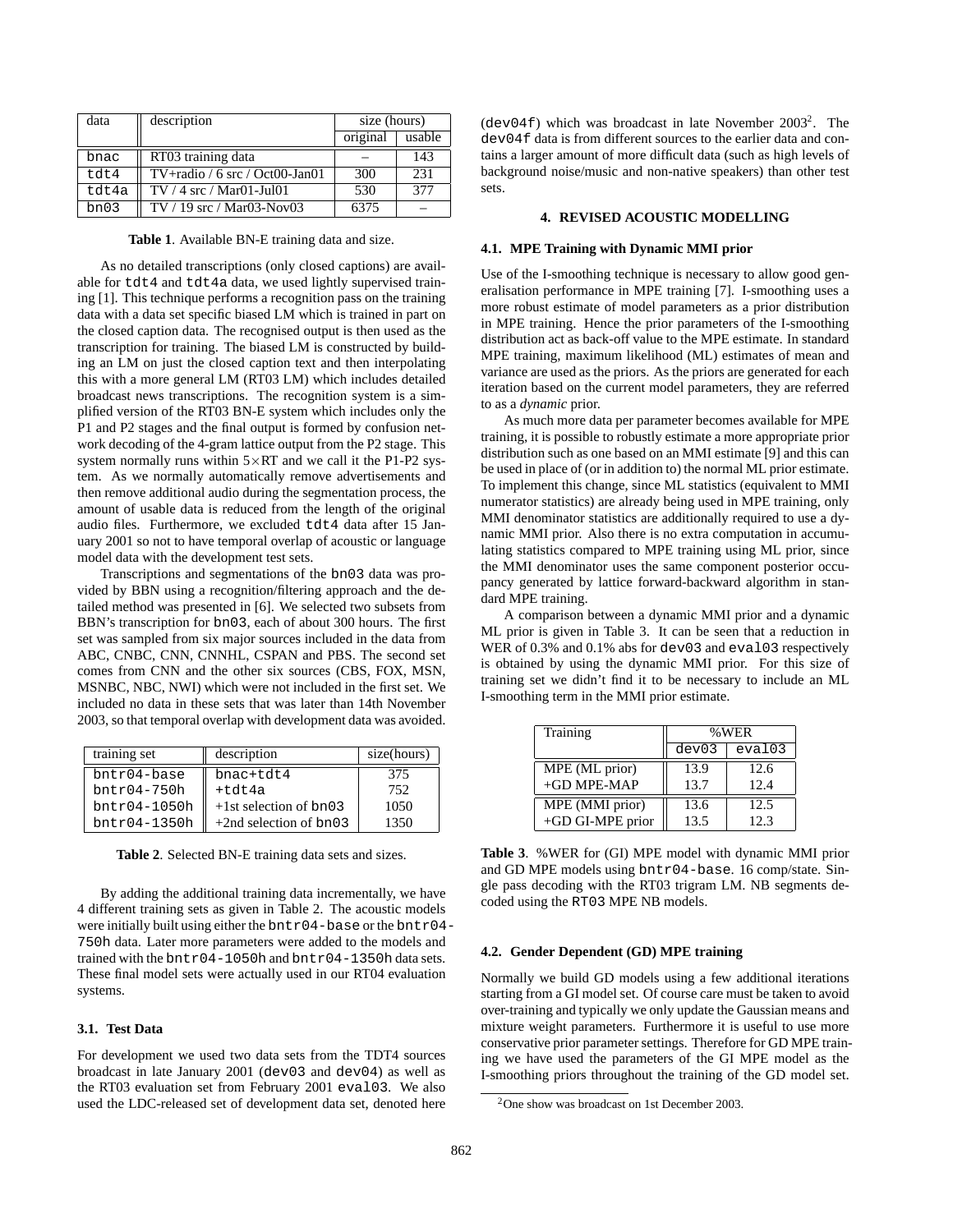This is referred to as a *static* prior in contrast to the *dynamic* prior in GI MPE training. As the static prior is not updated during GD MPE training, it is more robust than the dynamic prior. The GD MPE models showed consistent gain over GI models as shown in Table 3.

## **4.3. Narrow-band Models**

In the CUED RT03 BN-E system, HMM sets for narrow-band (NB) data were built during the ML training stage then the MPE training was performed independently on NB filtered data. However as the amount of training data increases, the cost of another full set of MPE training iterations to build NB models is too high. To alleviate this problem, the single pass retraining method was extended to work with the MPE criteria and then directly applied to build NB model using the WB MPE model.

| Training           |      | %WER  |        |       |
|--------------------|------|-------|--------|-------|
| Method             | Iter | dev03 | eval03 | dev04 |
| NB MPE             |      | 14.9  | 13.6   | 16.5  |
| MPE-SPR (ML prior) |      | 15.0  | 13.8   | 16.6  |
| $+MPE$             |      | 14.7  | 13.7   | 16.4  |

**Table 4**. % WER of various bnac NB acoustic models. WB segments hypothesis using the RT03 WB MPE model.

Table 4 presents the performance of NB models trained using various methods. The MPE-SPR with ML priors showed slightly poorer performance than the full MPE trained NB models, but another iteration of MPE training (with ML prior) gave 0.2% and 0.1% absolute gain on dev03 and dev04 respectively, and was only 0.1% worse on eval03 than the RT03 NB model.

## **4.4. Increased Training Data/Model Complexity**

As the quantity of available training data has increased by a large amount, we investigated also increasing the number of parameters in the HMMs by both increasing the number of Gaussians per state and the number of clustered states. The model structure for the basic HMMs used in our RT03 BN-E system included an average of 16 Gaussian mixture components per clustered state and 112k Gaussians in total (7k states).

We first doubled the average number of Gaussians per state to 32. With the bntr04-750h training set, there were reductions in WER of 0.6% and 0.3% for dev03 and eval03 as shown in Table 5. This is in contrast to our previous observations on increasing model complexity, for MPE models with bnac 143 hours training set, where we found little advantage to doing so.

We then increased the number of clustered states from 7k to 9k and also switched training set to bntr04-1050h. The results still showed consistent gains over various test sets. Finally we used the bntr04-1350h set for MPE training. There were further 0.1-0.2% gains for dev03 and eval03 and another larger change of 0.7% abs for the dev04f set. Note that this relatively big gain in dev04f is partly due to similarity between dev04f and bn03 training set.

| <b>Training Data</b> | %WER  |       |        |        |
|----------------------|-------|-------|--------|--------|
|                      |       | dev03 | eval03 | dev04f |
| $b$ ntr $04 - 750h$  | 16/7k | 13.4  | 12.1   |        |
| $b$ ntr $04 - 750h$  | 32/7k | 12.8  | 11.8   | 21.6   |
| $b$ ntr $04-1050h$   | 32/9k | 12.2. | 11.4   | 20.3   |
| $b$ ntr $04-1350h$   | 32/9k | 12.1  | 11.2   | 19.6   |

**Table 5**. %WER with GI MPE models with different training sets. Single pass decoding of WB segments with the RT03 trigram LM. NB segments decoded using the RT03 NB MPE model.

### **4.5. SPRON**

All the acoustic models discussed so far have been based on a multiple pronunciation per word (MPRON) dictionary. As in our RT03 system, we also built model sets based on a single pronunciation (SPRON) dictionary. The SPRON dictionary was generated based on pronunciation statistics from bntr04-1050h training set.The same training procedure including the dynamic MMI prior and GD MPE training was performed to build SPRON acoustic models. The performance of bntr04-1350h SPRON GD MPE models was 10.8% and 12.6% WER for eval03 and dev04, which is 0.2-0.3% abs better than the MPRON counterparts with the same experimental setup given in Table 5.

## **5. RT04 EVALUATION SYSTEM**

### **5.1. Language Model**

The LM for RT04 was built in a similar way as RT03 BN-E LM in which five 4-gram models were linearly interpolated together. Small to mid-size models were smoothed using modified Kneser-Ney discounting and components trained on large data sets used Good-Turing discounting. After the interpolation, the component models were merged and the final model was pruned with entropybased pruning.

The main difference in the R04 LM was the addition of the new training texts. The closed caption text from tdt4a and bn03 were added to the text corpus. Also more transcriptions from CNN's website and various newswire texts were newly added. As a result, the number of words for LM building was increased by 40% compared to RT03 LM, i.e. 1.4 billion word tokens were used in total. The interpolation weights were optimised on a text comprised of eval03, dev04, and dev04f. The perplexity values with the RT04 4-gram LM were 120, 118, and 132 for eval03, dev04 and dev04f.

### **5.2. Rover Using Dual Segmentations**

Although the performance of automatic audio segmentation systems is generally good, there are still places where a particular segmenter makes errors. Therefore a strategy was investigated in which two independent segmentations were used and separate recognition systems run on each and the final word-level outputs combined. This method is more robust in the sense that when one segmenter fails in a particular acoustic environment, the other may work well or vice versa.

To implement this approach we ran the P1-P2 system with both the CUED RT03 and LIMSI's segmentation [3] independently, then performed ROVER using the two decoding results. As shown in Table 6, the performance after ROVER is consistently better than best single system on three different test sets, and the gain was 0.3%-0.4% abs.

<sup>&</sup>lt;sup>3</sup>This NB model building method was evaluated later using P1-P2 system with the RT04 LM, and found that the new NB model with additional training data consistently outperformed the RT03 NB models.